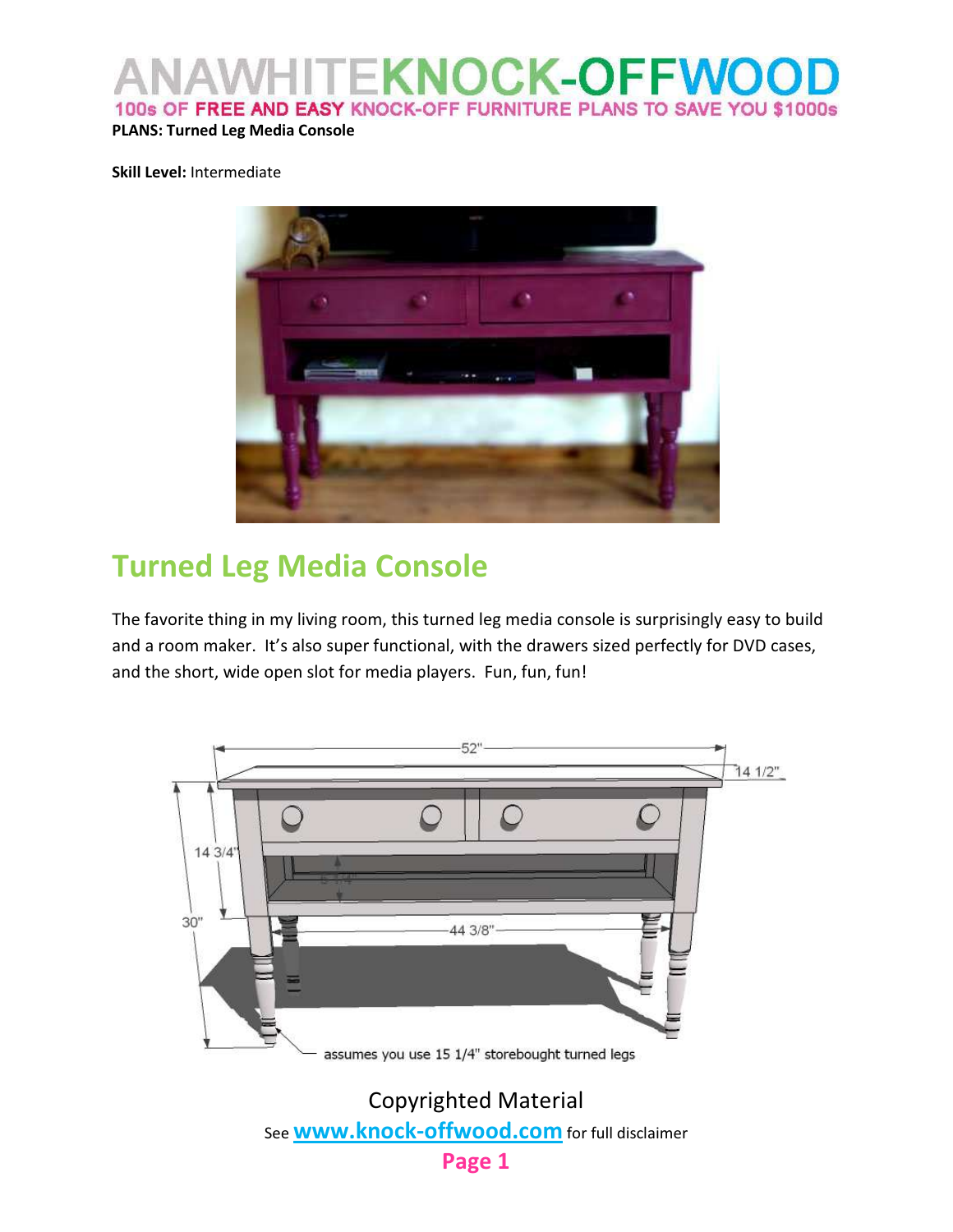ANAWHITE**KNOCK-OFFWOOI** 100s OF FREE AND EASY KNOCK-OFF FURNITURE PLANS TO SAVE YOU \$1000s

PLANS: Turned Leg Media Console

# SHOPPING LIST

| <b>Quantity</b> | <b>Description</b>                                                          |  |  |
|-----------------|-----------------------------------------------------------------------------|--|--|
|                 | $1x12, 8'$ Length                                                           |  |  |
|                 | 1x12, 10' Length                                                            |  |  |
| 4               | $1x2, 8'$ Length                                                            |  |  |
|                 | $1x3, 8''$ Length                                                           |  |  |
|                 | $\frac{1}{4}$ " Plywood or Beadboard or Paneling (for the back) (1/4 sheet) |  |  |
|                 | 1 %" and 2" Finish Nails                                                    |  |  |
| 4               | 15 %" Turned Legs                                                           |  |  |
|                 | <b>Small Tube Wood Glue</b>                                                 |  |  |
|                 | Finishing Supplies including wood filler and sandpaper, knobs or pulls      |  |  |

# RECOMMENDED TOOLS

Measuring Tape, Square, Saw, Finish Nailer, Drill with Countersink Bits, Sander, Clamps, Kreg Jig

# CUT LIST

|              | Quantity       | <b>Board</b>    | Length           | Description                |
|--------------|----------------|-----------------|------------------|----------------------------|
| $\mathbf{A}$ | $\mathbf{1}$   | 1x12            | 52"              | <b>Top</b>                 |
| В            | 2              | 1x12            | 46 $\frac{1}{2}$ | <b>Shelves</b>             |
| C            | $\overline{2}$ | 1x12            | 14''             | <b>Sides</b>               |
| D            | 4              | 1x2             | 14"              | <b>Side Legs</b>           |
|              | $\overline{4}$ | 1x2             | $8\frac{1}{2}$   | Side Trim                  |
| Е            | 4              | 1x3             | 14"              | <b>Front and Back Legs</b> |
| F            | $\overline{4}$ | 1x2             | 441/2"           | <b>Shelf Trim</b>          |
| G            | 2              | 1x <sub>2</sub> | 53/4"            | <b>Center Trim</b>         |
| н            | $\overline{2}$ | 1x2             | 52"              | <b>Top Trim</b>            |
|              | $\mathbf{1}$   | 1/4" Plywood    | 48" x 14"        | <b>Back</b>                |
| J            | $\overline{2}$ | 1x12            | $19\frac{3}{4}$  | <b>Drawer Bottoms</b>      |
| К            | $\overline{4}$ | 1x6             | $11\frac{1}{2}$  | <b>Drawer Sides</b>        |
|              | $\overline{4}$ | 1x6             | $21\frac{1}{4}$  | <b>Drawer Fronts</b>       |

#### IN GENERAL

Refer to the blog at www.knock-offwood.com for any comments of suggestions for this plan. Always wear necessary safety equipment and take safety precautions. Check for square after each step. Measure all joints out and mark clearly with a square on BOTH sides of the joint (so you know where to nail). Use glue unless otherwise stated. Always predrill and countersink any screws. If you are using MDF, avoid fastening too close to the edges to avoid splitting your MDF.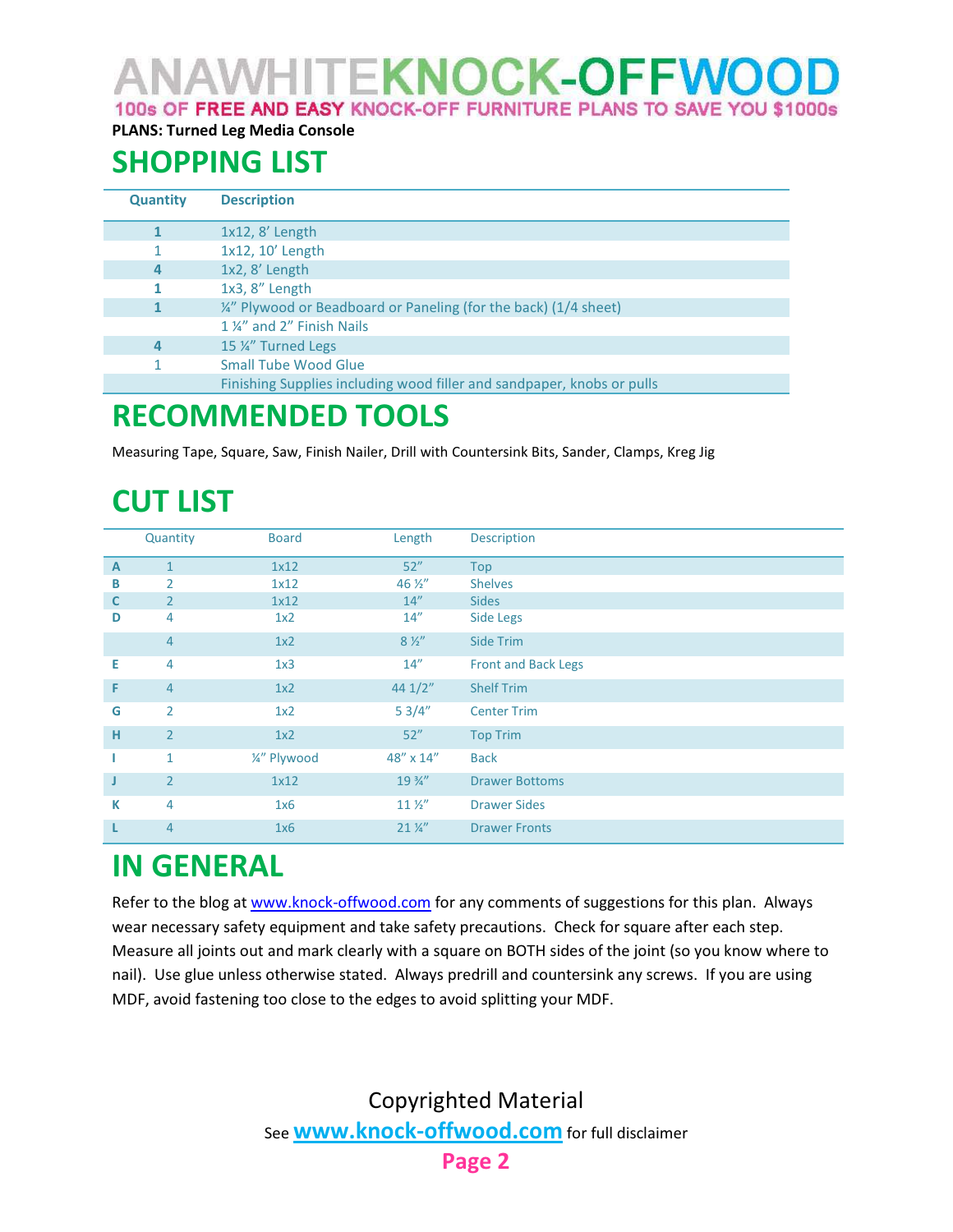#### **KNOCK-OFFWO** 100s OF FREE AND EASY KNOCK-OFF FURNITURE PLANS TO SAVE YOU \$1000s

PLANS: Turned Leg Media Console



## STEP 1: DRAWER GUIDES

Attach the drawer guides to the top and bottom of the drawer housing. You will use the top of the box and one of the shelves. Use glue to attach the  $1x12 \oplus 1''$  long to avoid splitting it (careful when nailing). Use 1 ¼" nails and glue.



#### STEP 2: BOX

Build the box with 2" finish nails and glue. Don't worry, all joints will be reinforced. You can also use your Kreg Jig. Mark the sides first as shown in the diagram, then attach the two shelves. The top overhangs each side 2".

> Copyrighted Material See **www.knock-offwood.com** for full disclaimer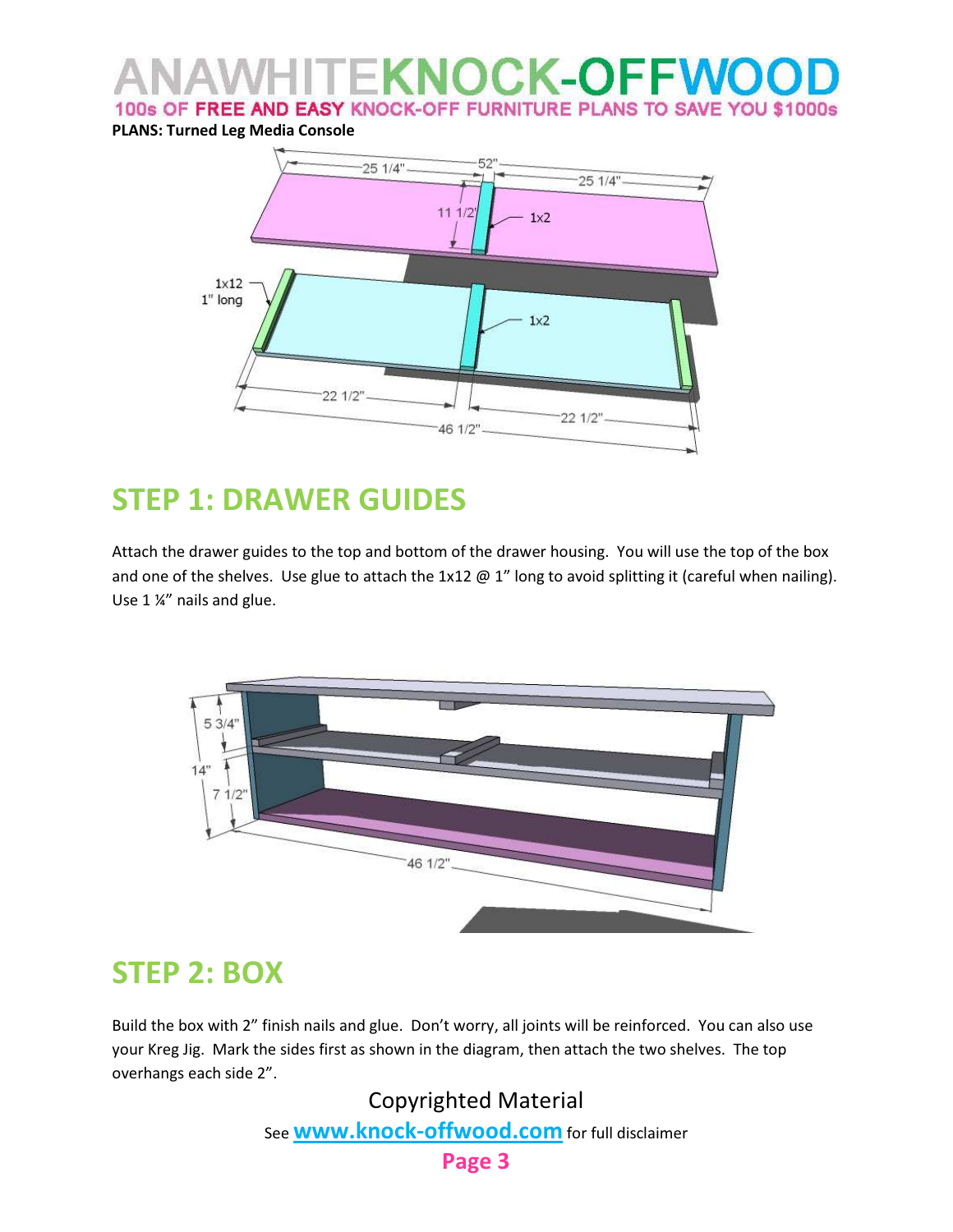#### **VHITEKNOCK-OFFWOO** 100s OF FREE AND EASY KNOCK-OFF FURNITURE PLANS TO SAVE YOU \$1000s

PLANS: Turned Leg Media Console



## STEP 3: SIDE LEGS

Attach the side legs to the sides with  $1\frac{1}{4}$ nails and glue. Do this on both sides.

## STEP 4: SIDE TRIM

Attach the side trim with 1 ¼" nails and glue. Do this on both sides.





# STEP 5: FRONT (AND BACK) LEGS

Use 2" finish nails and glue to attach the front legs (and back) to the sides, as shown in the diagram. Also nail to the shelves to ensure that you reinforce these joints.

Copyrighted Material See **www.knock-offwood.com** for full disclaimer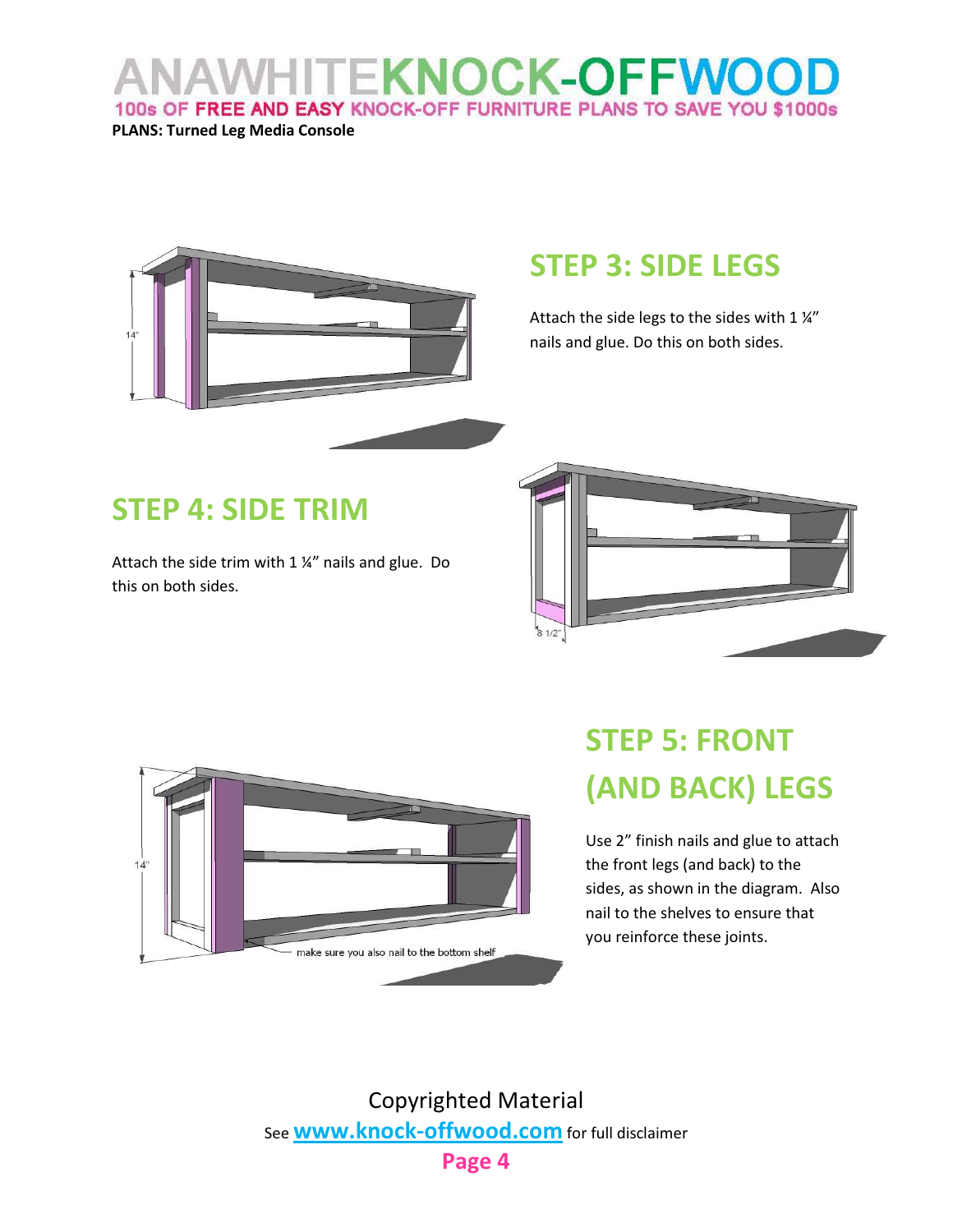AWHITEKNOCK-OFFWOO 100s OF FREE AND EASY KNOCK-OFF FURNITURE PLANS TO SAVE YOU \$1000s

PLANS: Turned Leg Media Console



## STEP 6: SHELF TRIM

Attach the shelf trim as shown above. Remember, you will need to trim the back and front the same. Keep the top shelf trim flush to the top, the bottom shelf trim flush to the bottom. Use 2" finish nails and glue.



#### STEP 7: CENTER TRIM

Attach the center trim to the drawer guides with glue and 2" finish nails.

Copyrighted Material See **WWW.knock-offwood.com** for full disclaimer Page 5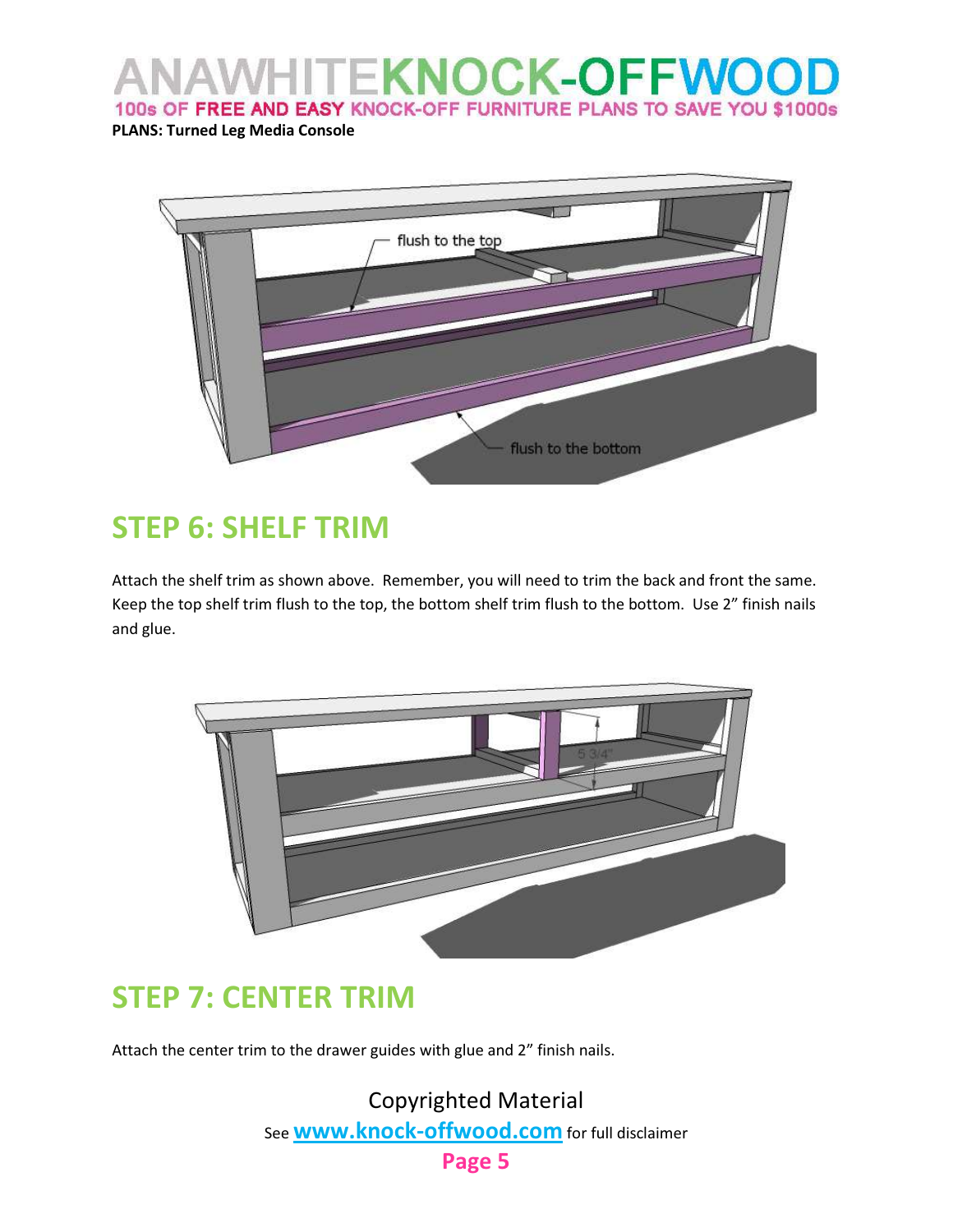

## STEP 8: TOP TRIM

Attach the top trim to the top shelf and the front/back legs and center trim as shown above. Keep outside edges flush and use glue.



#### STEP 9: BACK

Attach the  $\frac{1}{4}$ " plywood to the back, as shown in the diagram. Use 1  $\frac{1}{4}$ " nails and glue, attaching to all available surfaces. You could get away with a piece 48" wide to save plywood.

> Copyrighted Material See **www.knock-offwood.com** for full disclaimer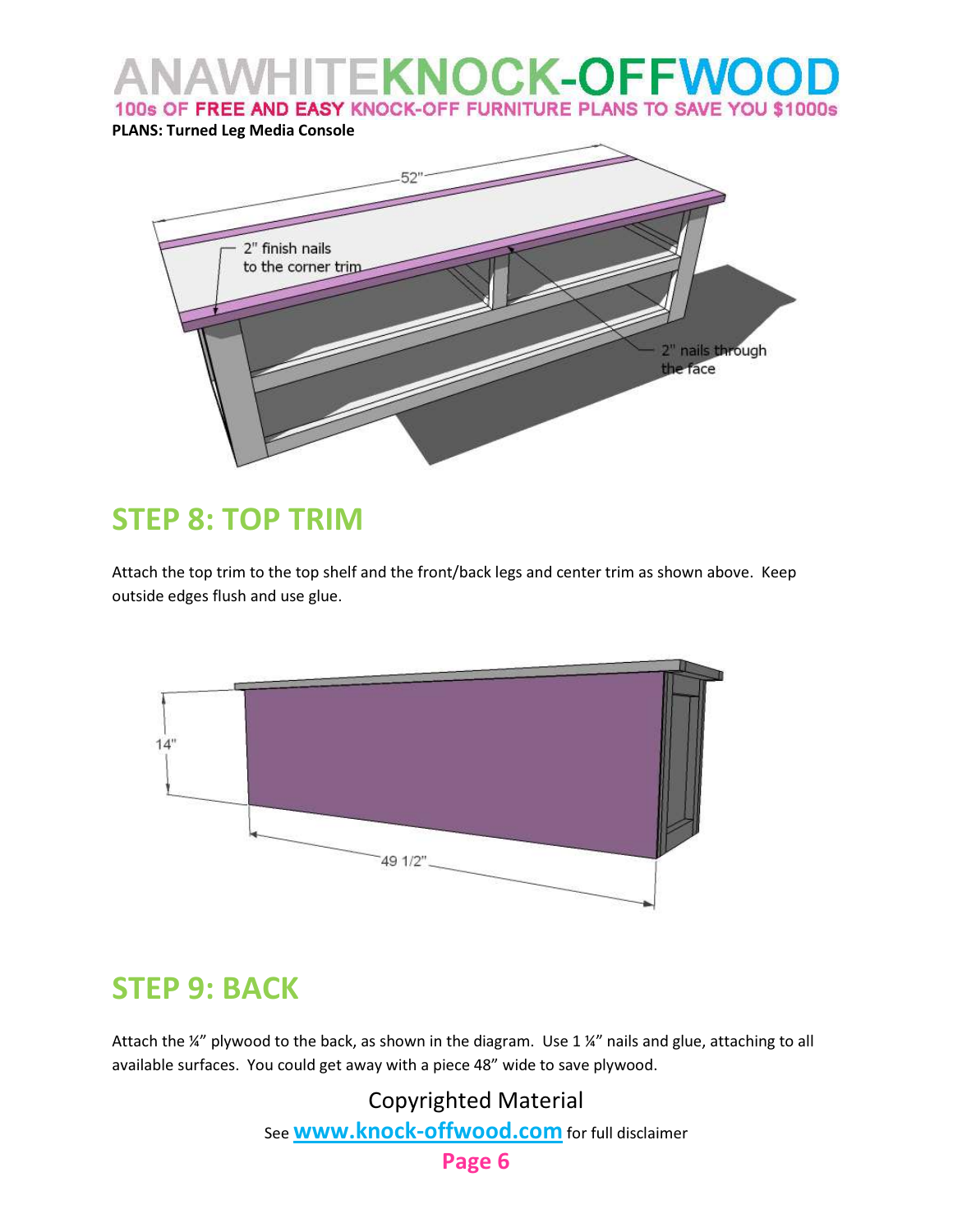#### **TEKNOCK-OFFWOO** 100s OF FREE AND EASY KNOCK-OFF FURNITURE PLANS TO SAVE YOU \$1000s

#### PLANS: Turned Leg Media Console



# STEP 9: TURNED LEGS

Your legs may have a different means to attach. Mine were bought on clearance and had no hardware. So I used my Kreg Jig to drill holes in all four top sides and attached the legs to the box in this manner.



#### STEP 10: DRAWERS

To build my drawers, I drilled pocket holes in the underside of the drawer bottom, three per side. I also drilled pocket holes in the drawer sides, on the outside, two per end. Then I attached the sides to the bottom, then the fronts and back to the sides and bottom. Perfect drawers on the first try.

> Copyrighted Material See **WWW.knock-offwood.com** for full disclaimer